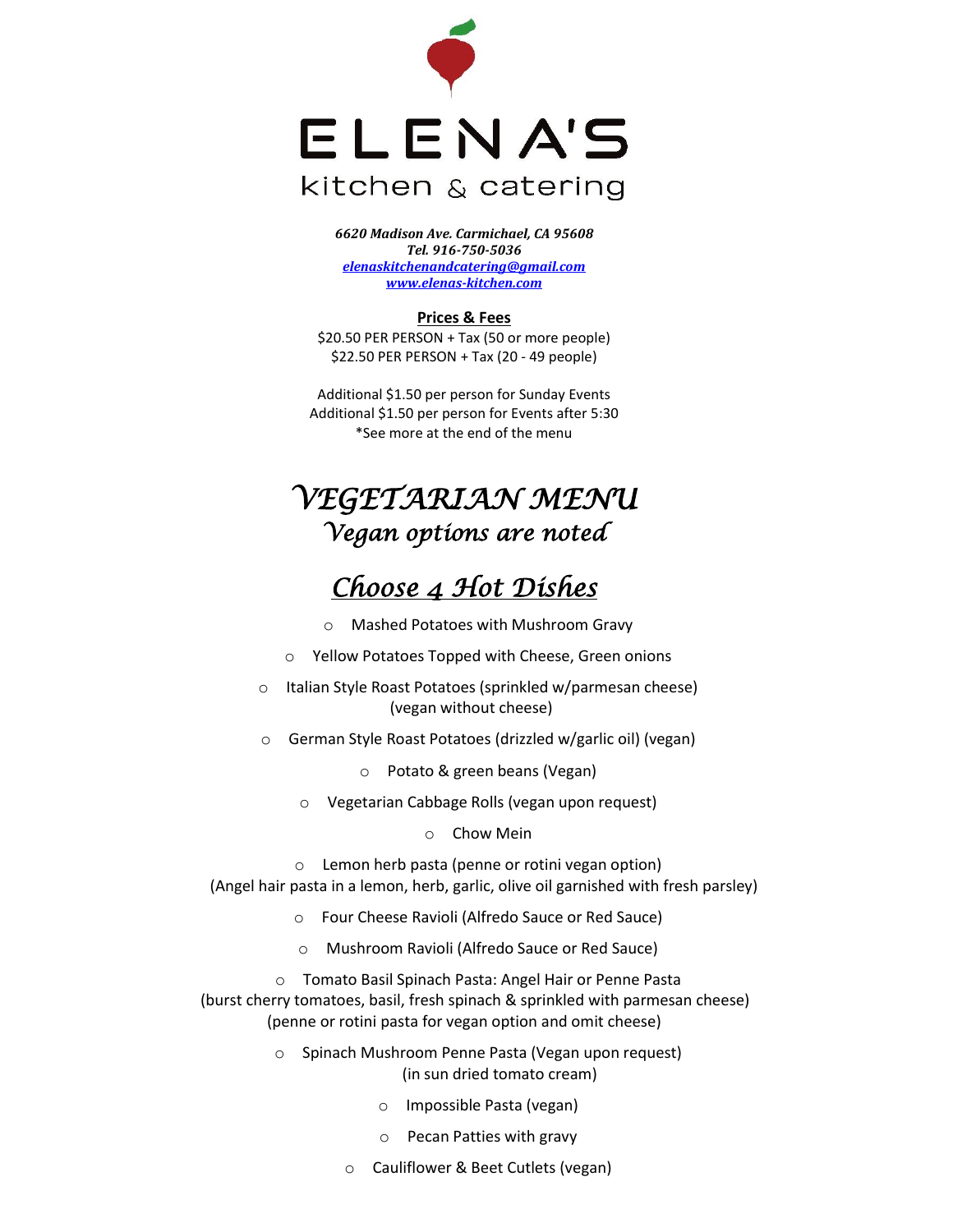- o Baked Mushroom Rice
- o Basmati Rice with Veggies (vegan)
	- o Wild rice pilaf (vegan)
- o Garlic Mushroom Cauliflower Skillet (vegan)
	- o Ratatouille (vegan)
	- o Shepherd's Pie (vegan upon request)

(beyond beef fiesta crumbles, carrots, peas, corn & potatoes)

- o Beyond Beef Lasagna
- o Vegetarian Lasagna
- o Beyond Italian Hot Sausage
- o Beyond Sausage Brat Links

### *Choose 4 Cold Dishes*

o Orzo Salad *(orzo pasta, bell peppers, olives, red onions, zucchini & fresh spinach)*

o Zucchini Pasta Salad (vegan) *(penne pasta, zucchini, bell peppers, red onions, tomatoes & pesto sauce)*

o Mexican Beyond Beef Taco Salad *(Romaine & iceberg lettuce, beyond beef fiesta crumbles, corn, black beans, cherry tomatoes, cheese & tortilla strips with taco ranch dressing)*

o Asian Style Salad (vegan) *(Napa cabbage, edamame, carrot, almond, sesame seed dressing)*

o Marinated Mushrooms (vegan)

o Marinated Eggplants (vegan)

o Eggplants with Red Pepper Salsa (vegan)

o Eggplant & Tomato Stacks with Cheese & Mayonnaise

o Korean Carrot Salad (vegan)

o Caprese Salad

(*Cherry Tomatoes, Mozzarella Pearls, Basil with Balsamic Dressing)*

o Cucumber & Dill Salad with oil & vinegar (vegan)

o Fresh Cucumber & Cherry Tomato Salad (vegan)

o Marinated Cabbage Salad (vegan) *(Cabbage, Onion Red Pepper & Carrots)*

o Fresh Cabbage Salad (Vegan) (*Cabbage, Dill, Parsley, Cucumber, Green Onion, Oil Dressing)*

o Mixed Cabbage Salad (vegan) (*Mix of Cabbage, Red Bell Pepper, Carrots, & Oil Dressing)*

o Broccoli Salad *Signature Salad*

(*Broccoli, Red Onion, Dried Cranberries, Broccoli Slaw, Sunflower Seed with Mayo Dressing)*